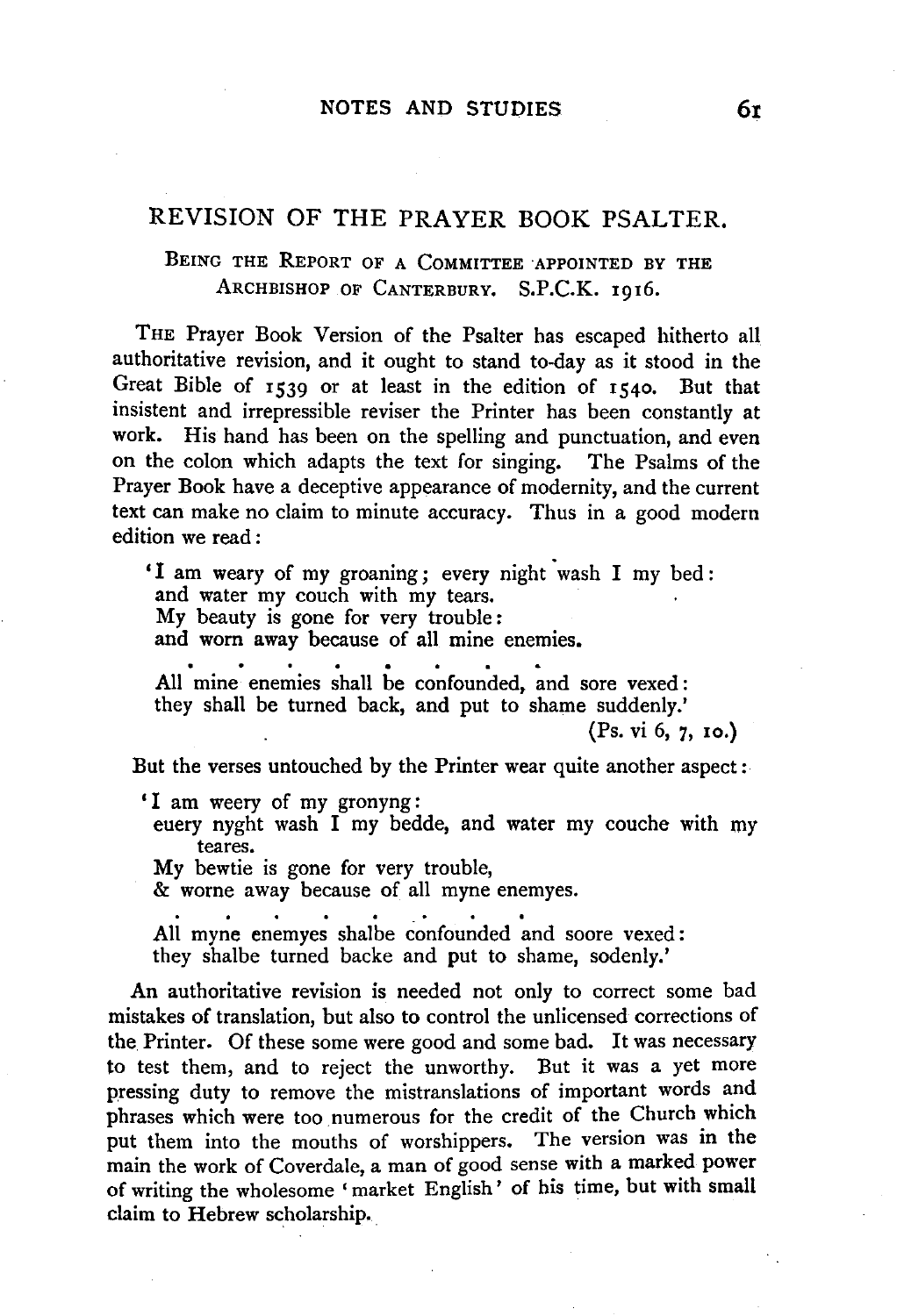The Committee appointed by the Archbishop of Canterbury to revise the Psalter might be described as an expansion of Coverdale himself. It represented good sense and scholarship, but not much Hebrew. The two Hebrew scholars who were selected were swamped by six non-Hebraists; indeed, it was originally intended that the six should be eight. The second clause of the Report speaks of the Prayer Book Psalter as a 'great English classic ', and the Committee worked no doubt with this phrase borne constantly in mind.

When we consider the depressing circumstances under which revision of any matter whatsoever is carried out in this country, we are bound to offer our sincerest thanks to a Committee which undertook and executed the thankless task of revising the text of the English Psalter. To put the case bluntly, Coverdale's English was very good, while his Hebrew was very bad : how then was his translation to be mended without injury to his periods?

The conservative character of the revision is manifest at once in the retention of the many additional words and clauses which are not found in the Hebrew text. It is true that the Revisers omit from Psalm xiv three verses  $(5-7)$ , the longest interpolation found in the LXX and Vulgate text, but this is perhaps the only exception.<sup>1</sup> On the other hand they retain cxxxvi 27 (whole verse); xiii 6<sup>b</sup> (half-verse); i 5; ii  $II$ ,  $II$ ; iii  $2$ ; iv 8; xiv  $2$ ,  $9$ ; xxii  $I$ ; lxxiii  $28$ . The Revisers have not cut down the 'corn and wine *and oil'* (iv 8) of 1539 to match the plain ' corn and wine ' of the Hebrew text, and Psalm xxii still begins (as in the LXX) with the words, 'My God, my God, *look upon me.'*  Fullness and roundness of phrasing still mark the P. B. Version.

Some happy changes of punctuation have been introduced by the Committee, changes, that is to say, on the text of modern editions. The revised stopping is sometimes in fact not new, but a return to that of 1539. A good instance of this is found in lxii 9 (see also xviii  $15$ ):

- 'As for the children of men, they are but vanity, the children of men are deceitful :
	- upon the weights they are altogether lighter than vanity itself:

Further, in seven instances the Revisers recommend that a verse be subdivided. In each case it must be said that the suggestion is good, for the verse (as it stands) is certainly too long to be smoothly chanted. Thus xviii I is most difficult to sing undivided, and accordingly the Committee proposes the following arrangement :

1. I will love thee, 0 Lord, my strength : the Lord is my stony rock, and my defence;

1 Add xlv 12 (an important passage).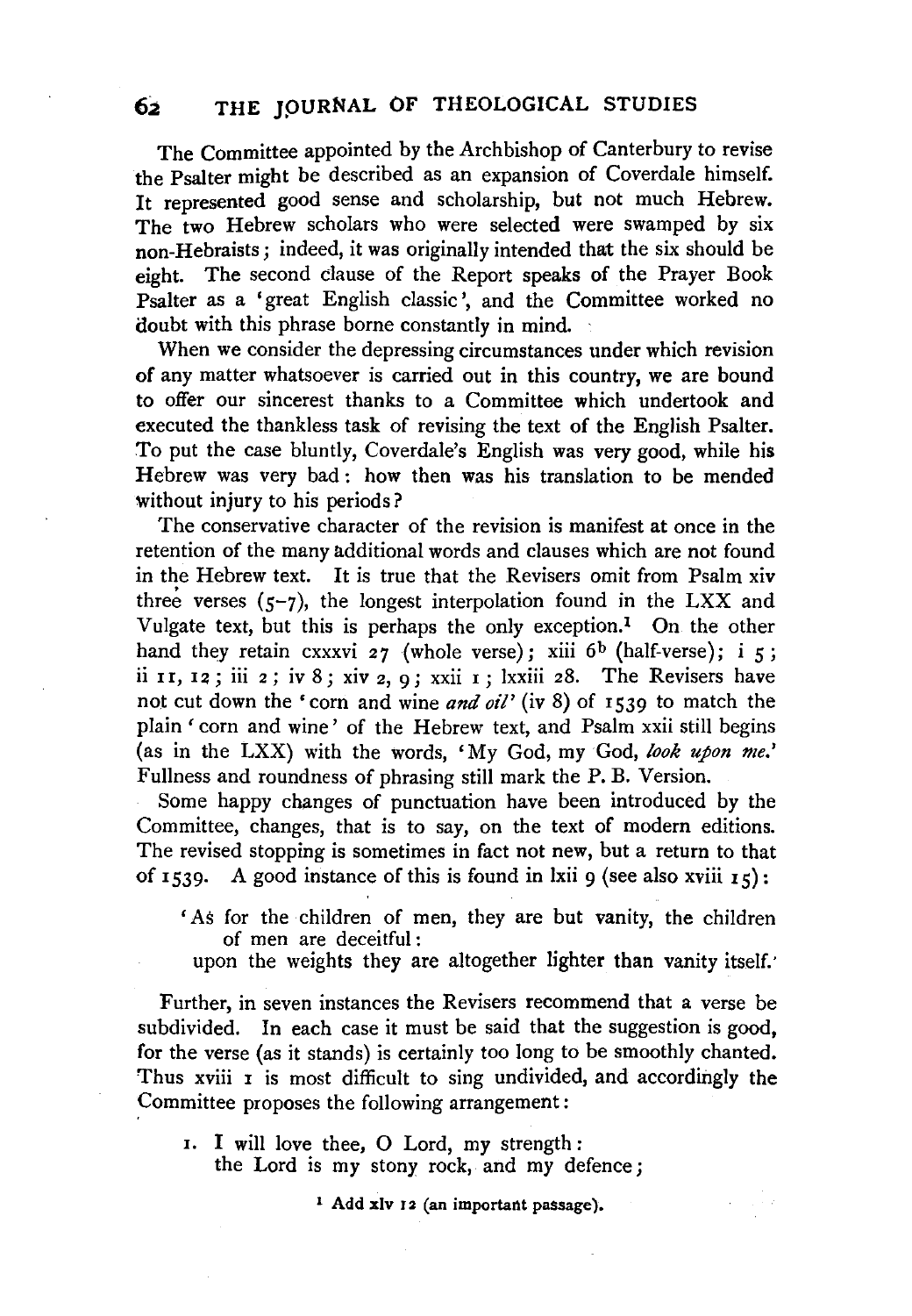2. My saviour, my God, and my might, in whom I will trust: my buckler, the horn also of my salvation, and my refuge.

In detail this fresh division is open to criticism. The Psalters of 1535 and 1539 while taking the passage as one verse, placed the colon dividing the two half-verses after the words 'My saviour'. This agrees with accentuation of the Masoretic text, which in turn is based on knowledge of Hebrew association of ideas. The obvious  $\zeta v \gamma \alpha$  are (r) My defence and my saviour (deliverer), and (2) My God and my might (rock:  $\vec{curl}$  Heb.). It would therefore be more faithful to the original to transfer the words 'My saviour' to *v.* I, and to begin *v.* <sup>2</sup> with 'My God'. Such an address as 'My God' should surely have nothing before it.

The conservative character of the revision is specially marked in the smallness of the number of 'changes in words' which are proposed. Readers of the late Dr Driver's *Parallel Psalter* would probably expect them to be three or four times as numerous as they are. But the Committee held its hand. Even where changes are made they are in many cases rather improvements in the English than corrections of the translation. Archaisms have been treated tenderly *(shawmes* is retained in xcviii 7; and *require*—alas *!*—in xxvii 4), but in several urgent cases they have been removed to the great advantage of the English reader. *Leasing* (iv 2) has gone, and *naughty* <sup>1</sup>(lxxxvi 14) with it. *Persecute* is in some cases changed into *pursue* (xxxv 6; lxxxiii 15). *Prevent* has disappeared from xviii 18 [19], which now reads, 'They *came upon* me in the day of my trouble', a useful correction. Some profitable changes in proper names have been made: *Rahab* has become *Egypt* (lxxxvii 3); *Cades* is now spelt *Kadesh* (xxix 7), and *Phinees* is written *Phinehas*  (cvi 30) as in A. V. One could wish that the hissing form *Manasses*  had similarly been changed to *Manasseh* (lxxx 2 ). Further, some of the grotesque turns of the Great Bible are amended, such as, 'Vex him as a thing *that is raw'* (lviii 8 [ 9 ]) ; 'he smote his enemies *in the hinder parts'* (lxxviii 67}: 'thou that leadest Joseph *like a sheep'* (Ixxx I). From xxix I the Revisers have turned out the 'young rams' which ,skipped into the text through an error of the LXX : there is no allusion to animal sacrifice in the original. On the other hand it is much to be regretted that lxviii 4 is untouched:

' 0 sing unto God, and sing praises unto his name : magnify him that rideth upon the heavens, [as it were upon an horse;] praise him in his name JAH, and rejoice before him.'

1 The Revisers resisted the temptation to re-introduce the *naughtipackes* of the Bishops' Bible.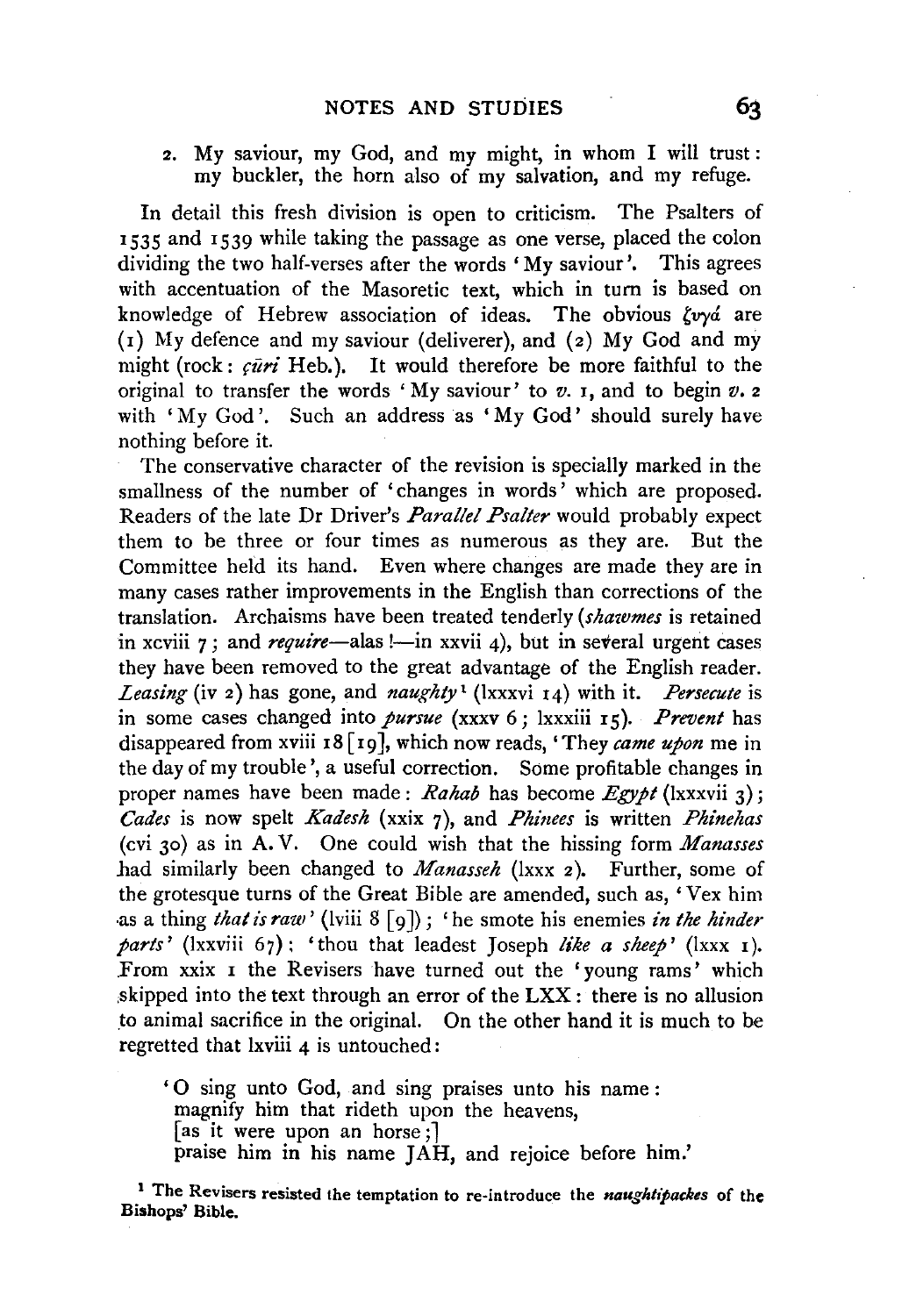MUnster's clumsy note on the text probably misrepresents the original (cp. *v.* I 7 ), and certainly spoils the balance of the clauses for singing.

The revision of  $vv$ . **I3**, **I4** is tantalizing in its result; having begun it might well have proceeded further. The Committee plainly accepted the view that the passage contains a rebuke of those Israelite forces which did not come 'to the help of the LORD against the mighty' on some great occasion; cp. Judges  $v_1$  6. Accordingly the revised text begins boldly:

' Will ye abide among the sheepfolds • . . ? '

But it proceeds rather feebly with the old text unrevised :

' *as* the wings of a dove.'

Why 'as'? Moreover, the old lack of connexion between  $v$ . 13 and  $v.$   $I_4$  is retained. No continuity is suggested by the proposed new rendering:

'When the Almighty scattered kings for their sake : then fell they as thick as snow in Salmon.'

Surely it would have been an improvement to have given some such rendering as the following, which acknowledges a close connexion between the two verses :

'Will ye abide among the sheepfolds, (:) 0 wings of the dove that is covered with silver, and her feathers with the sheen of gold, when the Almighty scattereth kings for her,  $($ .) when it snoweth in Salmon?'

The reproach conveyed in these words may be briefly explained. The favoured, beautiful dove is Israel. Its 'wings' (as in Isa. xviii 1) are the forces which might come swiftly to help their struggling countrymen, but yet seem inclined to hang back in the day of battle. What if JEHOVAH himself is scattering the enemy? The laggards remember rather that it is a day of snow.1

Under the heading, 'Changes in words', many very useful improvements are proposed, some apparently insignificant, and yet all perhaps worth making. Some changes in tenses are decidedly helpful; e. g. xvi Io ('my heart *is* glad'); xxxiii 13 (cp. *v.* 14); xli 8; I I6 (' *saith*  God'); cxvi 4 ('I *found* trouble'). The small change of singular to plural is good in xlviii IO ('The daughters, i.e. cities, of Judah '), and very good in xxxi  $_7$  ('My times, i. e. both of prosperity and of adversity, are in thy hand'). Again, the use of the word

1 'Tryphon made ready all his horse •.• and he came not *by reason of the snow* ' (I Mace. xiii 22).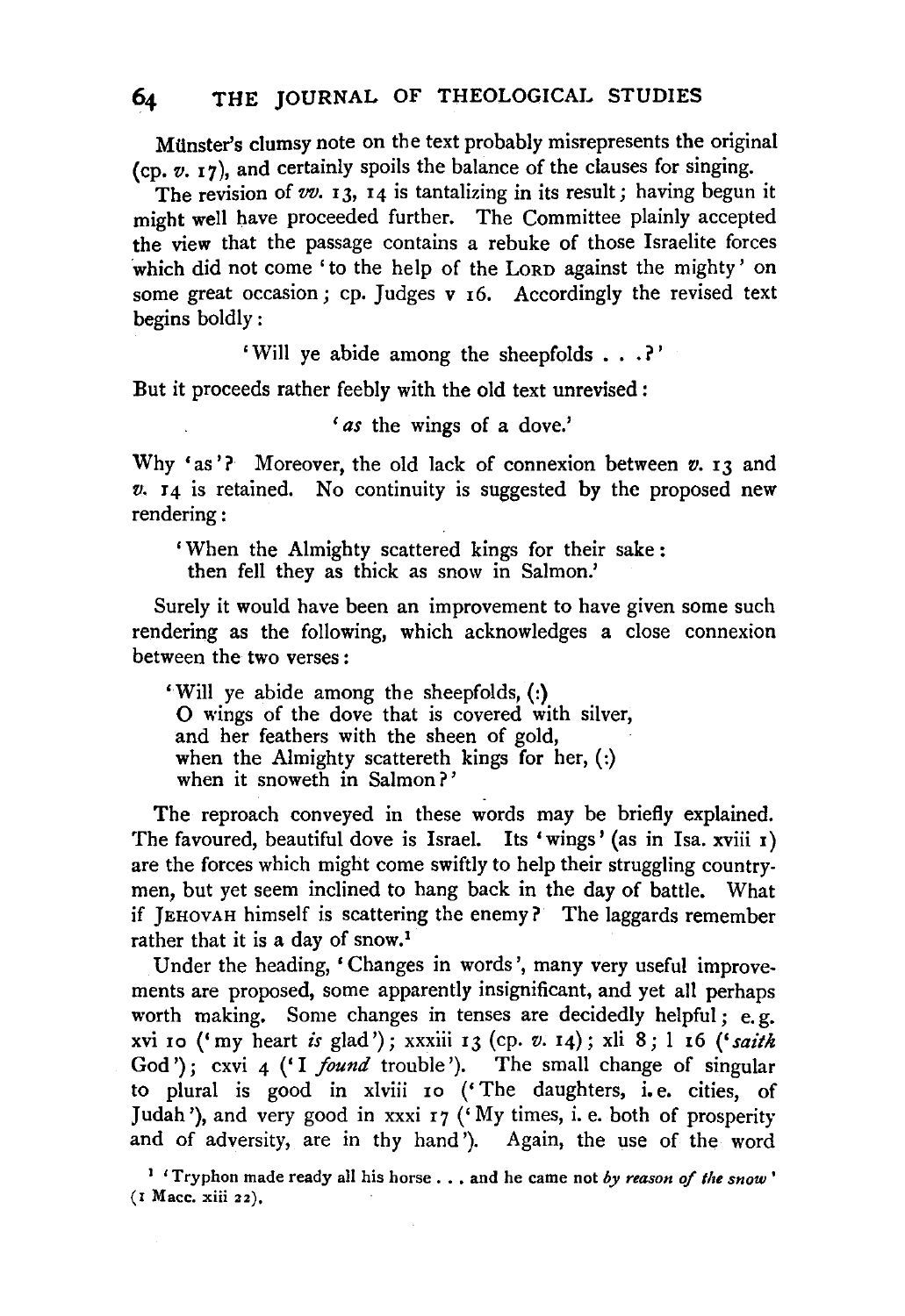'saying' to introduce words which are not the Psalmist's own is a welcome. improvement; see ii  $2$  (so A. V.); xli  $7$  (cp. A. V.). It is, however, a serious fault that the Revisers have not marked in the same way the beginning of the Enemy's curses in cix  $5-18$ . A clear and consistent account of the structure of the Psalm can be given,  $if$  (and only if) *vv.* 5-18 (6-rg, Heb.) be taken as a quotation by the Psalmist of curses aimed against himself. Thus in  $vv$ .  $1-4$  ( $1-5$ , Heb.) the Psalmist speaks consistently of his *enemies* in the plural *(eight* plurals !}, and so again in *vv.* 19-30 (2o-31, Heb.), where *eleven* plurals are found. It is utterly different in the imprecatory passage,  $vv.$   $5-18$  (6-19, Heb.); here it is a single person against whom the curses are aimed, and the singular number is consistently used. The only exceptions are apparent, not real. Thus in  $v$ . 12 (13, Heb.), 'Let their name<sup>1</sup> be blotted out'. (A. V., R. V.) the reference of the pronoun is to 'his (the enemy's) posterity', a plural conception.

Now if the single person cursed in  $vv$ . 5-18 be the Psalmist himself, the connexion throughout the Psalm is clear, as the following analysis  $shews :=$ 

*Vv.* 1-4. The Psalmist complains that *'the mouth* of the deceitful *<sup>i</sup>'s opened'* upon him and that he is compassed about with *words* of *hatred.* 

*Vv.* 5-18. The Psalmist recites these *words* of *hatred* in his prayer, just as Hezekiah spread out the letter of Sennacherib and recited its *reproaches* before the LORD (2 Kings xix 14-16).

*V.* rg. The Psalmist uneasy at even reciting 'words that may do hurt' seeks to turn their edge away from himself by the formula, 'Let it thus happen [rather] to mine enemies from the Lord, and to those that *speak evil against my soul.'* 

*Vv.* 20-30. The Psalmist makes his own petition, and prays for deliverance from his enemies. A careful reading of these verses (as also of  $vv.$   $r-4$ ) shews that the Psalmist is on the defensive. He represents the beaten side which the victorious foe is pursuing and would fain annihilate with a mighty curse. (The case of Ps. lxix is quite different; there the denunciations are the Psalmist's own.)

In introducing changes of wording the Revisers have made good use of earlier versions. Their work shews the influence of the Genevan translation of rs6o and of the Bishops' Bible of 1568, as well as that of the A.V. and R.V. But the Committee has found some happy renderings (or paraphrases) of its own:

'The strange children shall *abase themselves before me'* (dissemble with me: xviii  $45 \left[ 46 \right]$ .

'As the *flower of the field'* (as the fat of lambs: xxxvii 20).

 $1$ <sup>'</sup> his name<sup>'</sup> (P.B.) =  $\tau$ *o*  $\delta$ *voµa avrov*, LXX.

VOL. XVIIL

65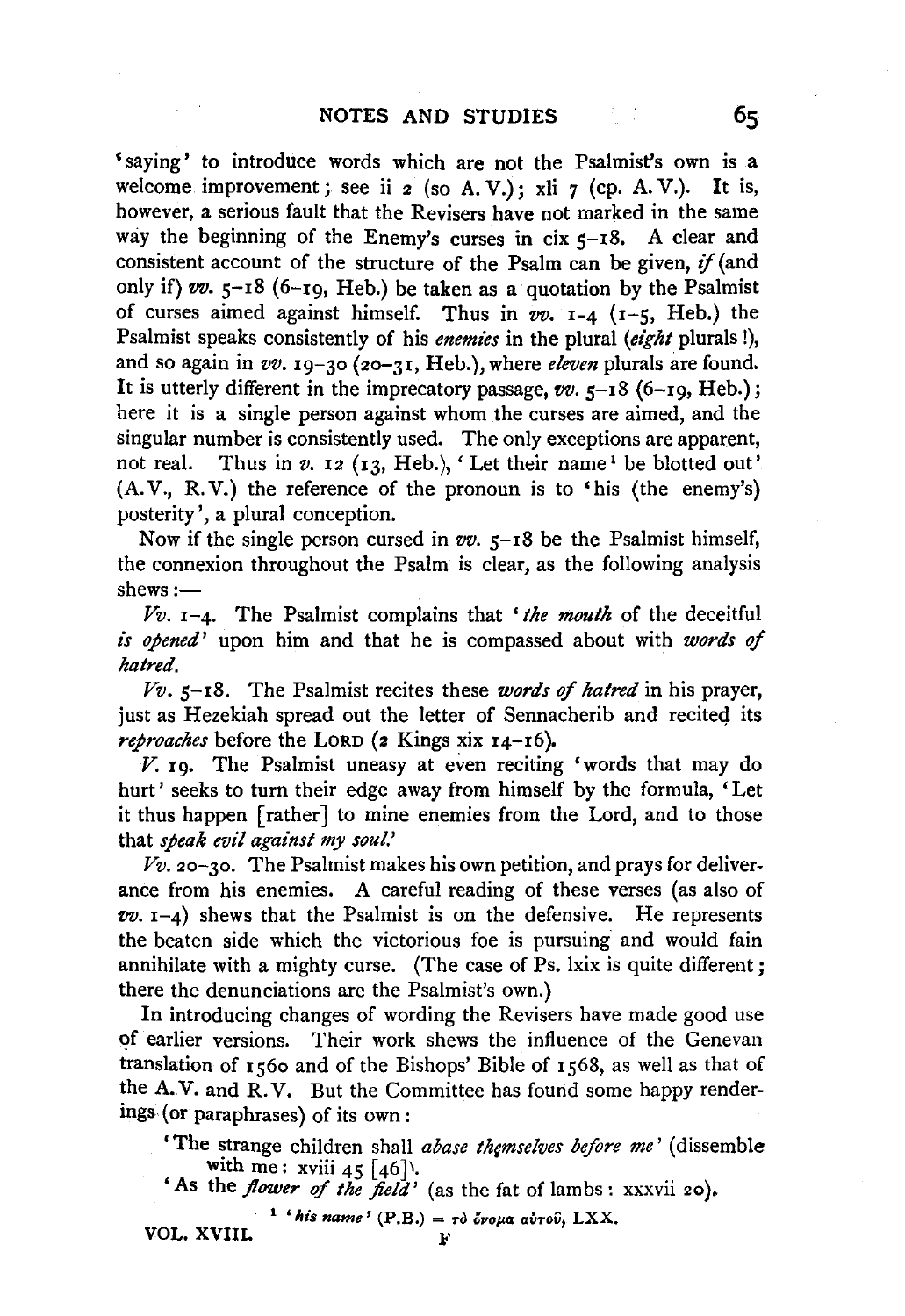A spirited effort to get sense from a difficult phrase l

<sup>~</sup>Why *mock* ye so, ye high hills ' (Why hoppe ye so ye hye hylles: lxviii 16, Great Bible).

• *In the appointed time, saith God:* 

I shall judge according unto right' (lxxv 3).

• Great is the peace that they have who love thy law: and they *shall have no hurt'* (are not offended at it: cxix 165).

Perhaps every reader of the Report of the Committee will look in vain for some particular emendation which appears to him specially desirable. The present reviewer would have liked to find a clearer rendering of  $\csc 85$ :

'The proud have digged pits for me:

which are not after thy law.'

Is it the 'pits' or the 'proud' who do not conform to the Divine law? Perhaps a better rendering (or paraphrase), specially for the Prayer Book Psalter, would be :

' Pits were digged for me by the proud :

who walk not after thy law.'

Further, it may be doubted whether it was wise to keep the archaism of xcviii 7:

'With trumpets also and *shawms:* 

0 shew yourselves joyful before the Lord the King.'

That a *shawn,* 'a scrannel pipe of wretched straw', could really bear a part in the tremendous harmony for which the Psalmist calls is quite unlikely. The Hebrew *shophar*, 'cornet', would produce ten times the volume of sound, we may well believe.

From one alteration at least we may rejoice that the Committee held its hand. A paragraph on p. 10 tells us that the Revisers were tempted to desert the Hebrew text of ii 12 ('Kiss the son'-יה in favour) in favour of the δράξασθε παιδείαs of the LXX (apprehendite disciplinam, Vulgate). Such a step would have been a very hardy venture. In the first place the summons of the Masoretic text, *Kiss*, i.e. 'make the sign of submission', answers exactly to the context: JEHOVAH has set his king upon Mount Sion, though the nations rage against him. Secondly, the rendering of LXX ( $\delta \rho \acute{a} \xi a \sigma \theta \epsilon$ ) does *not* suggest a consonantal reading different from that of M. T. The derivative meaning of  $p$ נשף (in Piel) is 'to kiss', but a more fundamental signification found in the Kal voice is 'grasp, take hold of' or perhaps 'press'; cp. 1 Chron. xii 2; Ps. lxxviii 9; Job xxxi 27. The word translated *son* (בר) does indeed raise difficulty, but some such phrase as 'Kiss the son' is demanded by the context. We need as the object of the verb a substantive which answers to 'his anointed'  $(v, z)$ , 'my king'  $(v, 6)$ , and 'my son'  $(v, 7)$